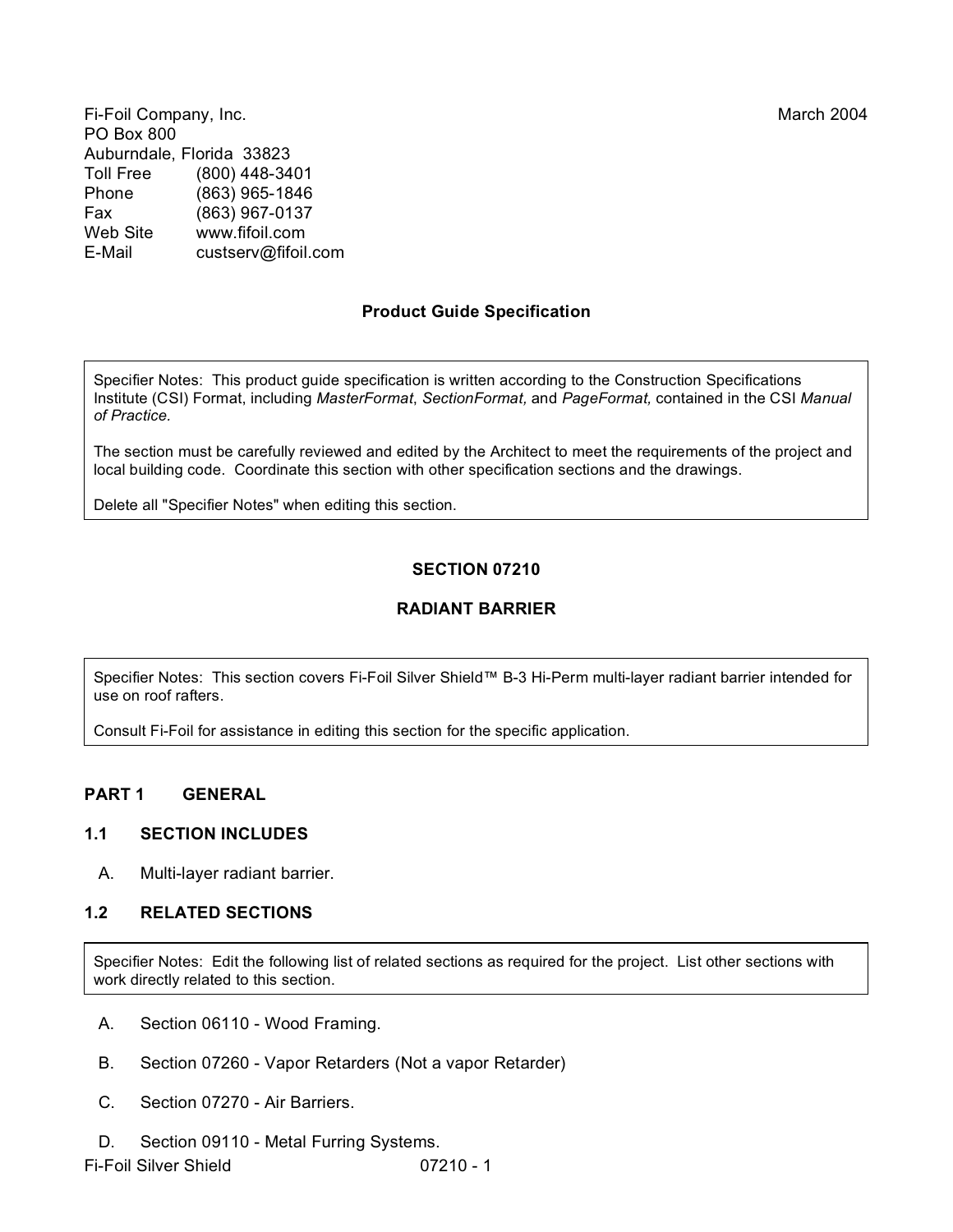## **1.3 REFERENCES**

Specifier Notes: List standards referenced in this section, complete with designations and titles. This article does not require compliance with standards, but is merely a listing of those used.

- A. ASTM C 1158 Installation and Use of Radiant Barrier Systems (RBS) in Building Construction.
- B. ASTM C 1338 Determining the Fungi Resistance of Insulation Materials and Facings.
- C. ASTM C 1371 Determination of Emittance of Materials Near Room Temperature Using Portable Emissometers.
- D. ASTM D 3310 Determining Corrosivity of Adhesive Materials.
- E. ASTM E 84 Surface Burning Characteristics of Building Materials.
- F. ASTM E 96 Water Vapor Transmission of Materials.

### **1.4 SUBMITTALS**

- A. Comply with Section 01330 Submittal Procedures.
- B. Product Data: Submit manufacturer's product data, including installation instructions. Indicate compliance with material requirements.
- C. Samples: Submit manufacturer's sample, minimum 6 inches square.

### **1.5 DELIVERY, STORAGE, AND HANDLING**

- A. Delivery: Deliver materials to site in manufacturer's original, unopened containers and packaging, with labels clearly identifying material name and manufacturer.
- B. Storage: Store materials in a clean, dry area indoors in accordance with manufacturer's instructions.
- C. Handling: Protect materials during handling and installation to prevent damage.

## **PART 2 PRODUCTS**

#### **2.1 MANUFACTURER**

A. Fi-Foil Company, Inc. PO Box 800, Auburndale, Florida 33823. Toll Free (800) 448-3401. Phone (863) 965-1846. Fax (863) 967-0137. Web Site www.fifoil.com. E-Mail custserv@fifoil.com.

## **2.2 RADIANT BARRIER**

A. Multi-Layer Radiant Barrier: Fi-Foil Silver Shield™ B-3 Hi-Perm.

### B. Description:

1. Inside Layer: 1.4 mil metalized PVC.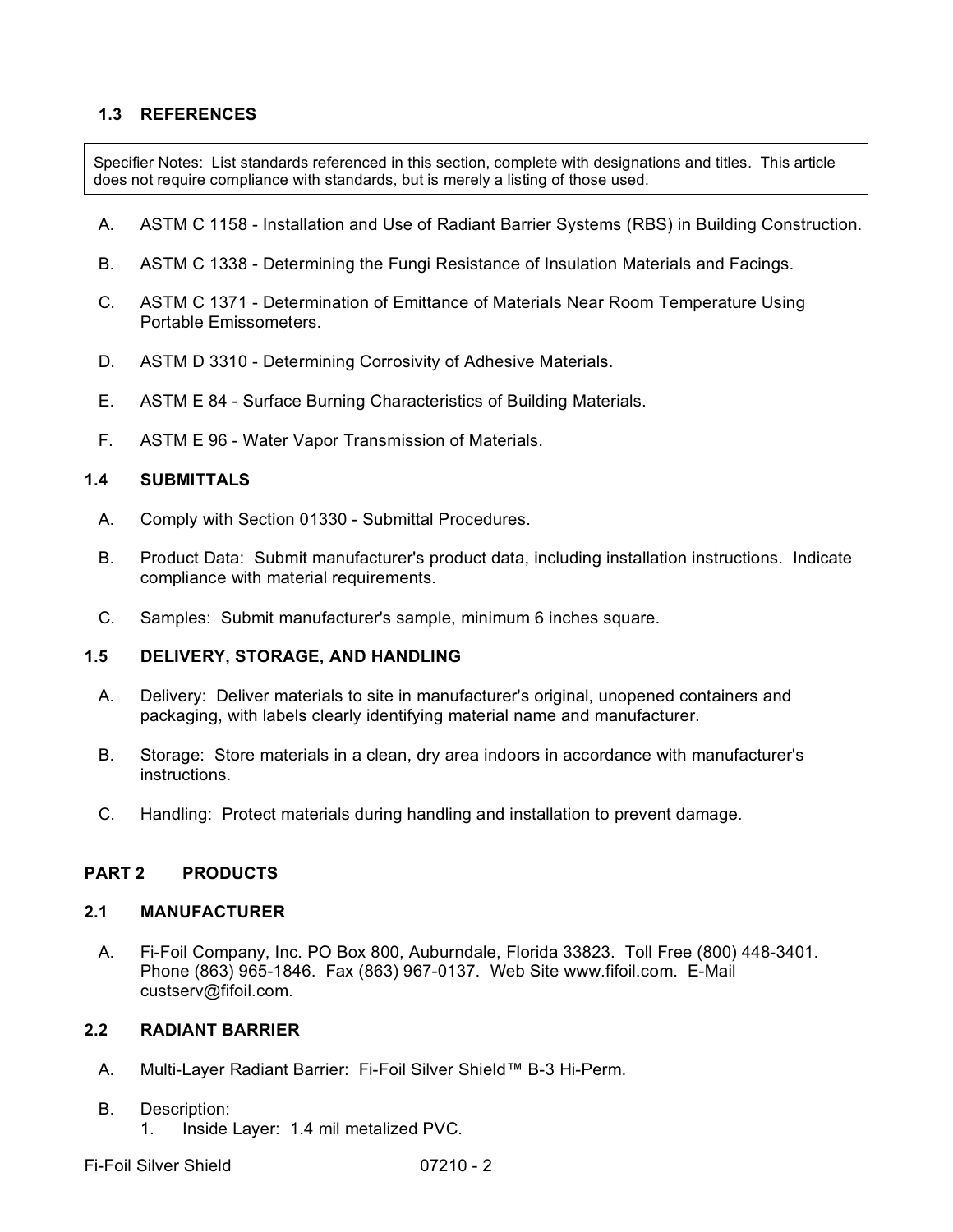## **2.2 RADIANT BARRIER (continued)**

- 2. Outside Layer: 0.000285 inch aluminum foil laminated with fire-retardant adhesive to 30 pound natural kraft paper. Reinforced with tri-directional fiberglass and polyester scrim.
- 3. Reflective Air Space: Layers expand when installed to form reflective air space.
- **Perforated**
- C. Compliance:
	- 1. ASTM C-1313.
	- 2. ICC Legacy Report #2133A.
	- 3. Metro-Dade Report 01-1127.11.
	- 4. Earned Energy Star.<br>5. State of CA Lic #TD
	- 5. State of CA Lic #TD 1390-CA-T390.
- D. Testing:
	- 1. Water Vapor Permeance, ASTM E 96: 5.
	- 2. Flammability, ASTM E 84:
		- a. Flame Spread Rating: 0.
		- b. Smoke Developed Rating: 0.
		- c. NFPA Classification: Class A.
	- 3. Thermal Emittance, ASTM C 1371:
		- a. First Layer, MET PVC: 0.04.
		- b. Second Layer, Foil Laminate: 0.03.
	- 4. Corrosivity, 5 Days, ASTM D 3310: No change.
	- 5. Adhesive Performance:
		- a. Bleeding: None.
		- b. Delamination: None.
		- c. Pliability: None.
	- 6. Mold and Mildew, ASTM C 1338: Pass.

## **PART 3 EXECUTION**

### **3.1 EXAMINATION**

A. Examine areas to receive multi-layer radiant barrier Hi-Perm. Notify Architect if areas are not acceptable. Do not begin installation until unacceptable conditions have been corrected.

## **3.2 INSTALLATION**

- A. Install multi-layer radiant barrier Hi-Perm in accordance with manufacturer's instructions at locations indicated on the drawings.
- B. Splice multi-layer radiant barrier Hi-Perm in accordance with manufacturer's instructions.
- C. Replace damaged material as directed by Architect.

### **3.3 PROTECTION**

A. Protect multi-layer radiant barrier Hi-Perm from damage during construction.